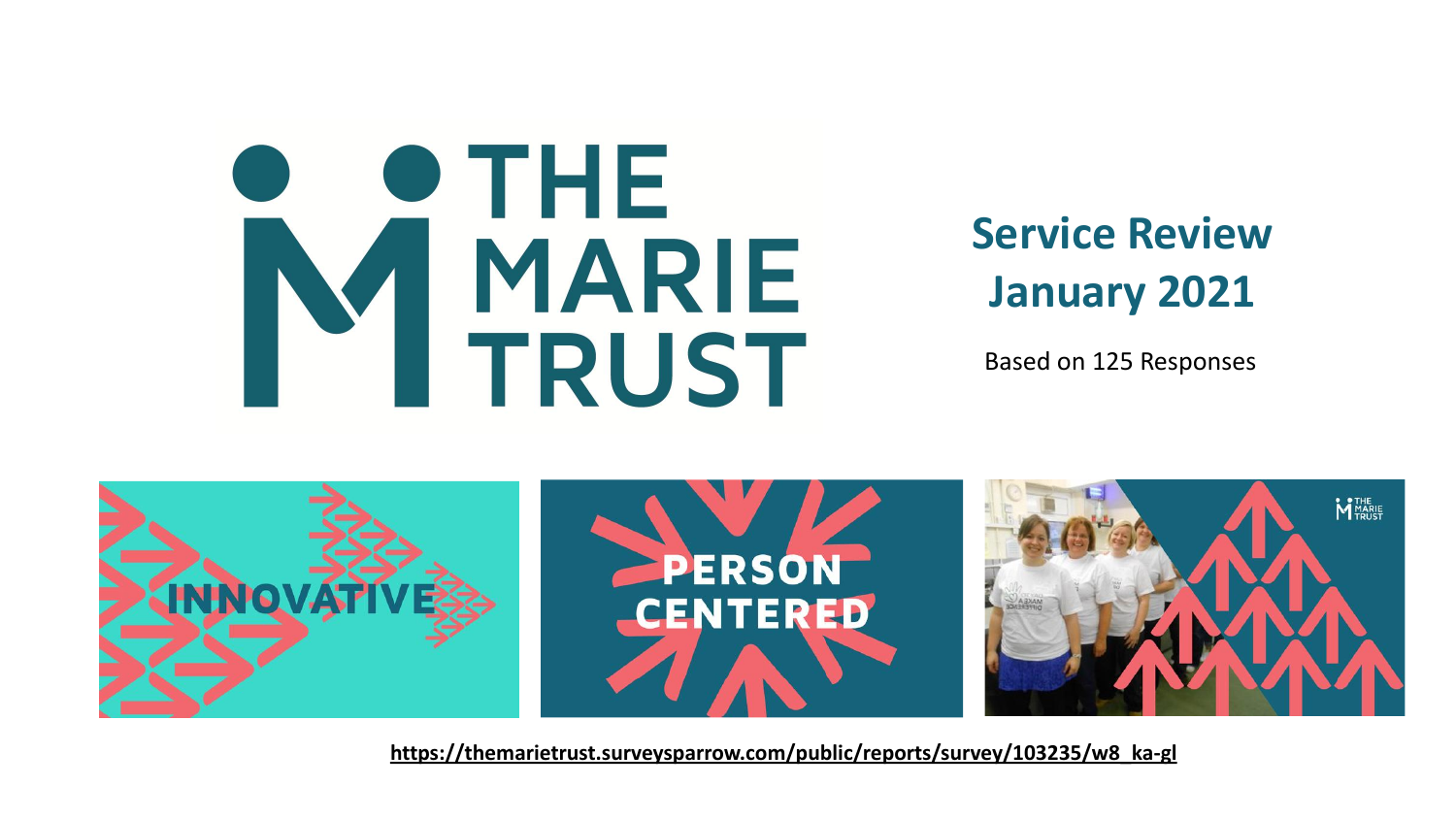#### **Q1. What is your interest in the Marie Trust?**

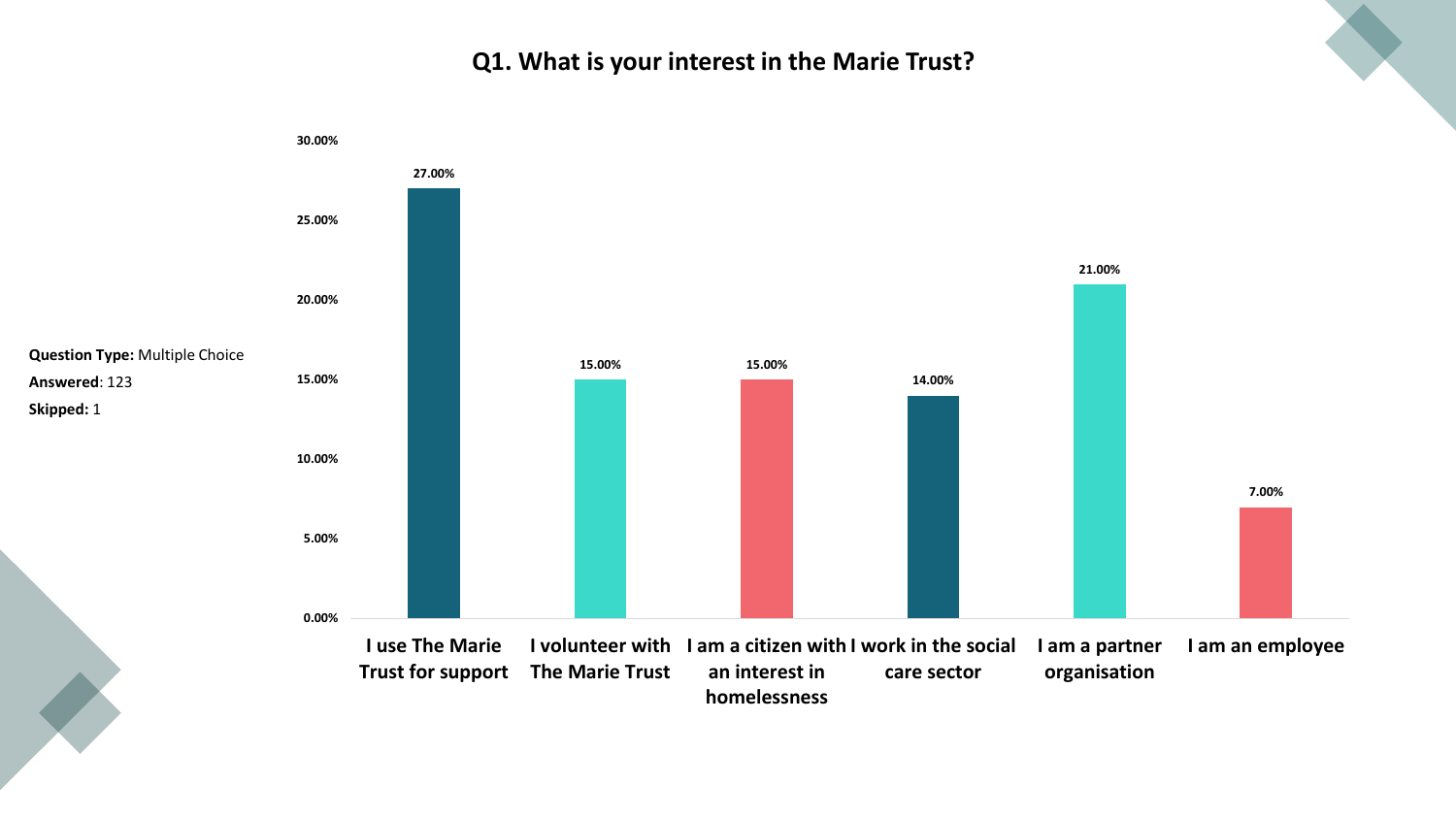## **Q2. How would you rate your knowledge of The Marie Trust services?**





**Skipped:** 1

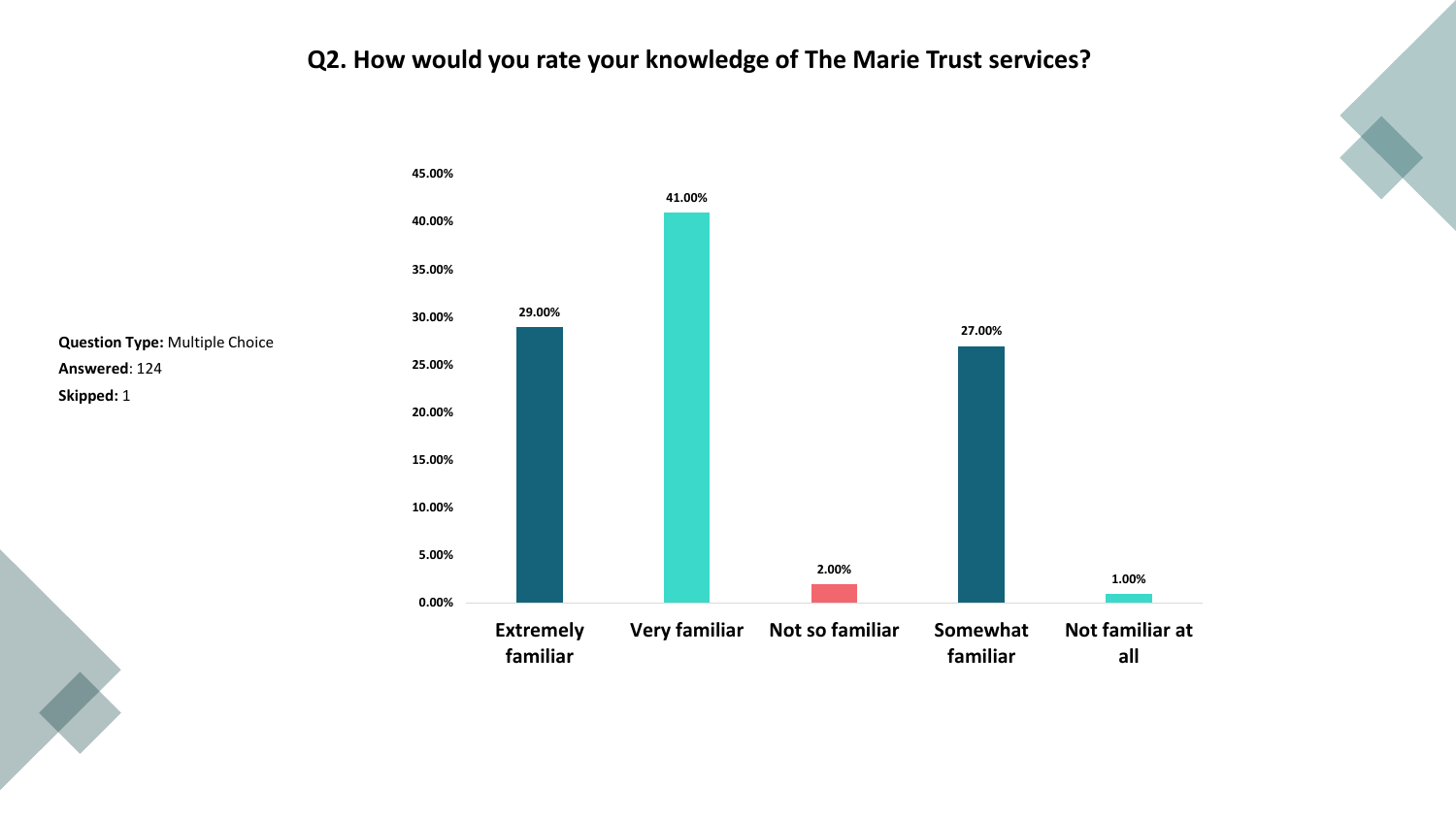## Q3. How would you rate your knowledge of The Marie Trust services?

**Question Type:** Text **Answered**:123 **Skipped:** 2

| Approachable                                                           | Professional            | <b>Trustworthy</b>      | <b>Flexible</b>            | Persistent                    | <b>Helpful</b>              |
|------------------------------------------------------------------------|-------------------------|-------------------------|----------------------------|-------------------------------|-----------------------------|
| <b>Glasgow City Centre</b>                                             | <b>Caring</b>           | <b>Concern</b>          | <b>Dependable</b>          | <b>Helpful</b>                | Innovative                  |
| <b>Supportive</b>                                                      | <b>Hope</b>             | <b>Brilliant</b>        | <b>Interested Amazing!</b> | <b>Treatment</b>              | <b>Guidance</b>             |
| <b>Friendly</b>                                                        | <b>Advice</b>           | Compassionate           | <b>Engaging</b>            | <b>Resilient</b>              | <b>Forward-thinking</b>     |
| <b>Passionate</b>                                                      | <b>Great People</b>     | <b>Driven</b>           | <b>Focused</b>             | <b>Positive</b>               | <b>Grassroots</b>           |
| <b>Reliable</b>                                                        | <b>Front-line</b>       | <b>Empowering</b>       | Invaluable                 | <b>Inclusive</b>              | <b>Understanding</b>        |
| <b>Dedicated</b>                                                       | <b>Committed</b>        | <b>Food</b>             | <b>Organized</b>           | <b>Action</b>                 | <b>Helping our Homeless</b> |
| Non judgmental                                                         | Independent             | <b>Inspire</b>          | <b>Ethical</b>             | <b>Responsive</b>             | <b>Education</b>            |
|                                                                        |                         |                         |                            |                               |                             |
| <b>Honest</b>                                                          | Integrity               | <b>Informative</b>      | <b>Dependable</b>          | <b>Safe learning</b>          | <b>Fabulous</b>             |
| <b>Stable</b>                                                          | People are very good!   | <b>Lowest Threshold</b> | <b>Selfless</b>            | <b>Brave</b>                  | Inspirational               |
| <b>Absolute Life Line</b>                                              | <b>Amazing</b>          | <b>Trust</b>            | <b>Stretched</b>           | <b>Training</b>               | <b>Development</b>          |
| <b>Efficient</b>                                                       | <b>Fantastic</b>        | <b>Excellent</b>        | Important                  | <b>Skill</b>                  | <b>Progressive</b>          |
| Knowledgeable                                                          | <b>Great Leadership</b> | <b>Life Changing</b>    | <b>Grassroots</b>          | <b>Generosity</b>             | Aware                       |
| <b>Kindness</b>                                                        | <b>Welcoming</b>        | <b>Essential</b>        | <b>Crisis Response</b>     | <b>No-one is Marginalised</b> | <b>Education</b>            |
| <b>Vital</b>                                                           | <b>Innovative</b>       | <b>Great Service</b>    | <b>Much Needed</b>         | <b>Far-Reaching</b>           | <b>Respectful</b>           |
| <b>Empathetic</b>                                                      | <b>Socially</b>         | <b>Committed</b>        | <b>Determined</b>          | Human                         | <b>One Stop Family</b>      |
| <b>Heart of Homelessness in the City</b>                               | <b>Happiness</b>        | <b>Relevant</b>         | <b>Altruism</b>            | <b>Employability</b>          | <b>Community</b>            |
| A Place for Homeless and Vulnerable People to go with multiple support |                         |                         |                            |                               |                             |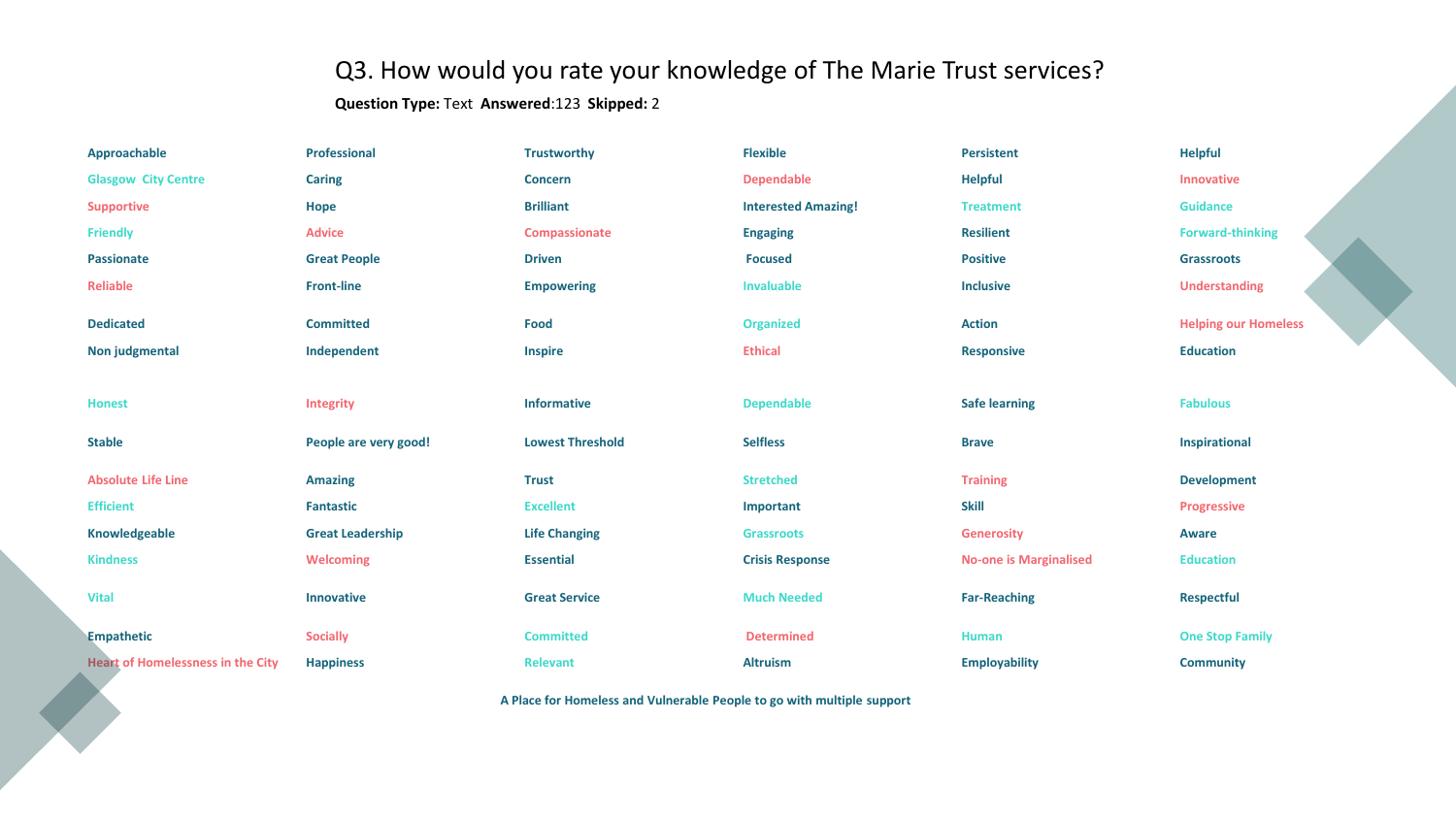#### **Q4. What could The Marie Trust do better to support homeless and vulnerable people?**

**Question Type:** Multiple Choice **Answered**: 102 **Skipped:** 21

- I think they are doing an amazing job and could do more with more funding.
- Activities: bowling, walking. Social outing for some company.
- The Marie Trust have provided amazing support despite challenging times and many other services closing.
- More resources to accommodate demand.
- Specialist Art Therapy Services to help people access this. Normal routes through NHS referrals provide too many barriers to assessment and referral processes meaning people don't access these services.
- Stronger employability pathways for homeless people coming through the volunteering route.
- Furniture.
- Mental health support, link up directly with private landlords and a telephone only support service.
- Finding a suitable home that allows them to be in a better situation.
- They offer so much already, only thing I can think is perhaps having a role to those in custody who will be homeless on release. They could meet with them prior to their release to discuss the support they offer. Often those released are tentative about meeting new faces or attending new projects. However, if there was a familiar face then this may encourage them to attend.
- More CLD and focus on exiting homelessness.
- More money and more helping hands could help deliver your goals. Also make public more aware of your existence.
- Through working here I feel that the counselling members of staff could be utilised within the breakfast, lunch and dinner services to enable on the spot therapeutic responses and assistance in crisis situations. Also, I know this may not be possible but to be open the whole day to allow the individuals we support to remain within the service all day if they wanted, rather than it only being allocated times. Maybe set out board games, cards and dominoes so when people feel low they know they can come in and can forget their worries as well as receive support.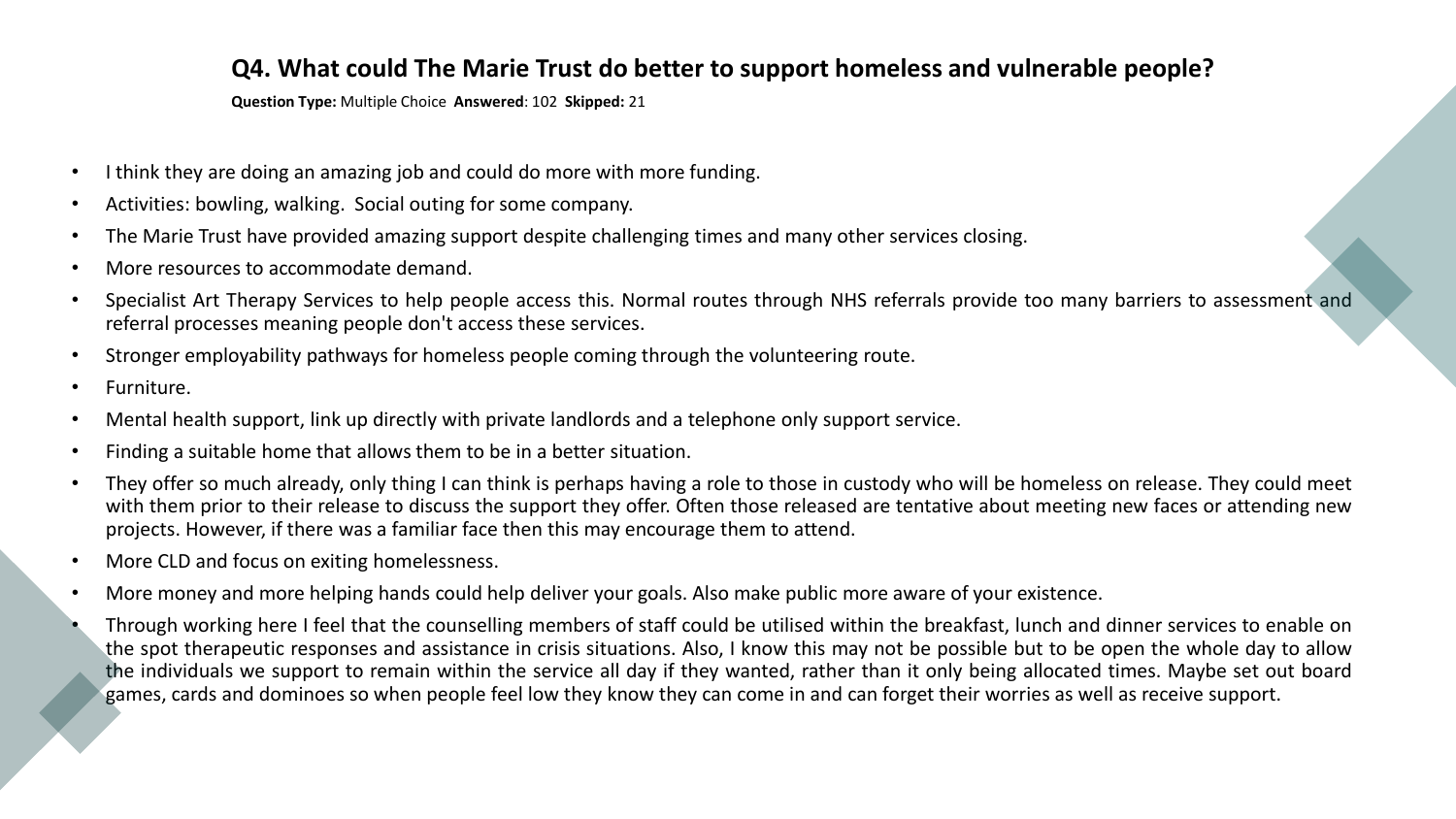#### **What could The Marie Trust do better to support homeless and vulnerable people? Cont.**

**Question Type:** Multiple Choice **Answered**: 102 **Skipped:** 21

- Greater publicity it's a valued service but do people really know everything you do. Good luck stories social media presence.
- **Maybe be opened a bit longer.**
- Better inter organisational working, accepting that not all needs can be met by one small organisation, continue doing what you do very well!
- **Drop-in services throughout Glasgow /outer areas.**
- **I do not know if The Marie Trust is trying to reach those who cannot reach its services.**
- **Have dedicated premises for consultation and training purposes.**
- The Marie Trust is going through a very busy time with building up new premises and still able to deliver the support and help to homeless and **vulnerable people.**
- **I wonder about helping people to access dentist services?**
- **To be able to expand existing services.**
- Take their education courses into the community and for more businesses to support small charity than big organisations that are well known and get Media attention and more money raised in grants to help support this charity and the service users.
- **A further development in health education/promotion services.**
- A national dedicated counselling help line specifically for those affected by homelessness. Which has a database of all free counselling services across Scotland similar to other national helplines. There appears to be nothing for generic counselling and nothing for those affected by moving from 'an unsettled way of living'. Internal homeless innovation programme with one homeless lead on the board of trustees. Look to link in and partner with organisations engaging with homeless to buy in specialised counselling service, focusing on what is unique about The Marie Trust and offer a support package to other services or develop The Marie Trust model and replicate in other cities.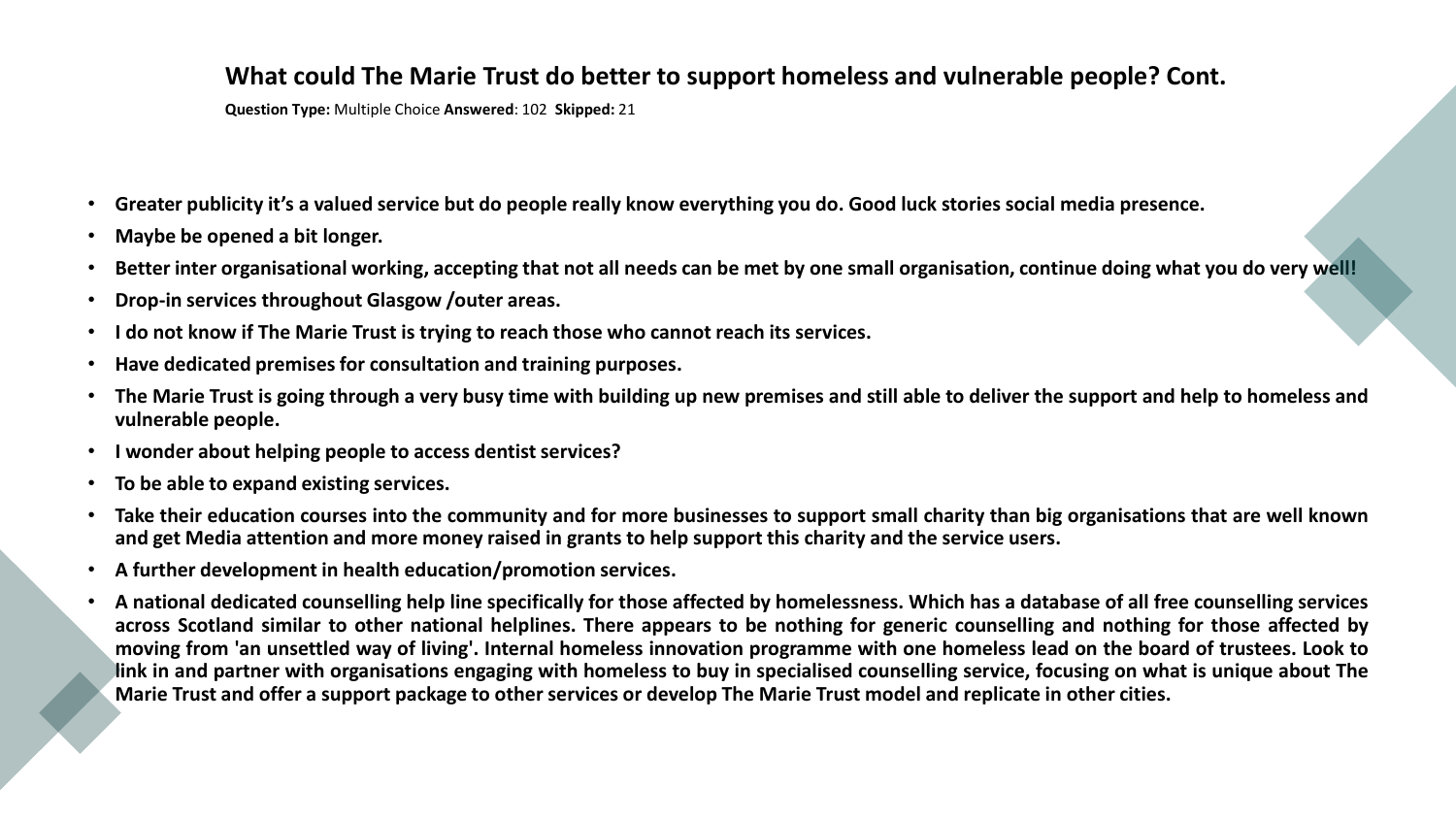

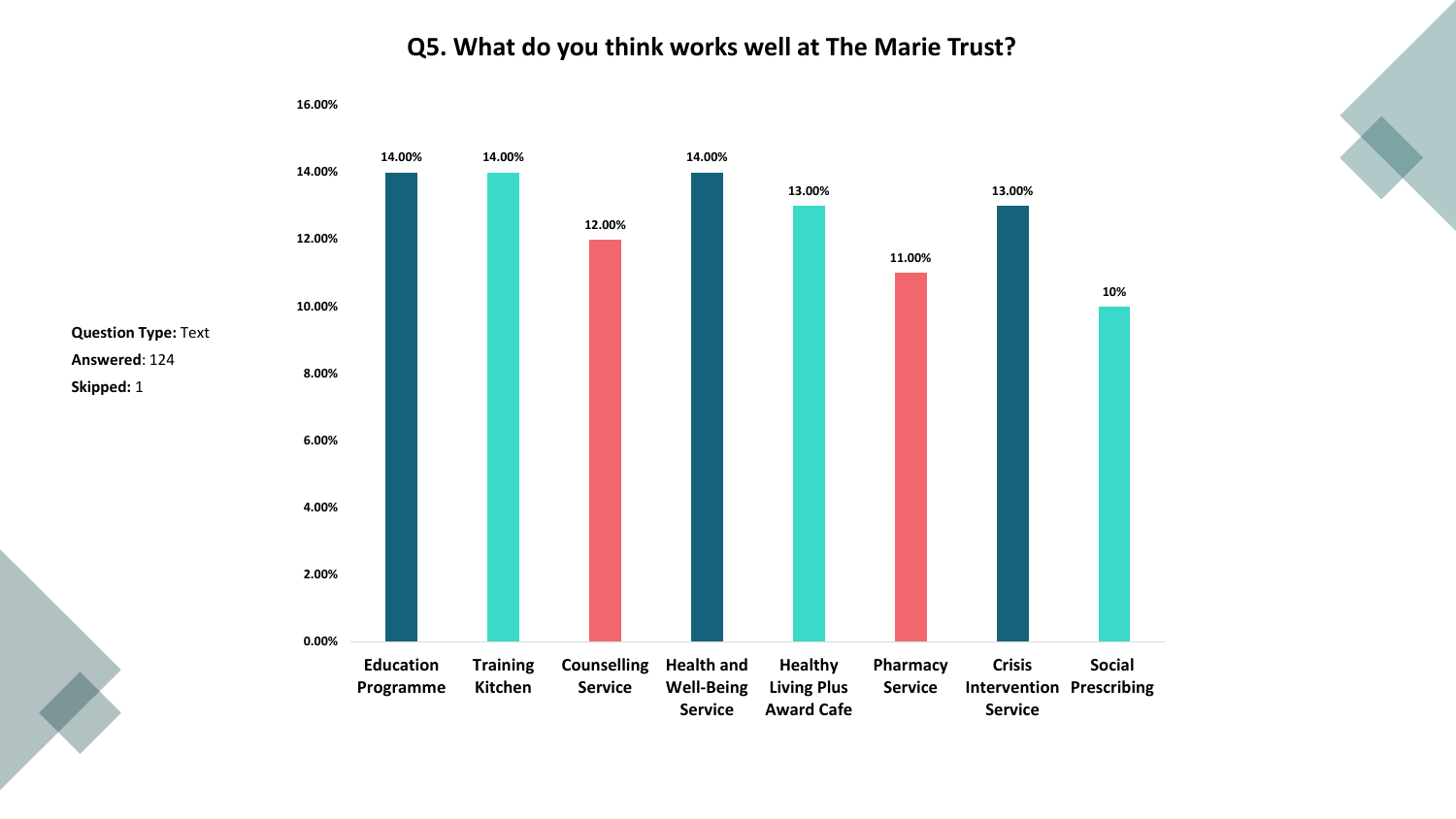## **Q6. In response to your previous answer, why do you think this works well?**

**Question Type:** Text **Answered**: 114 **Skipped:** 11

- I don't have the trust or confidence to do things myself.
- I have heard good positive feedback for other agencies and services users involved.
- Reaches people who otherwise fall through cracks.
- Team working and disciplined holistic practice, encouraging client's confidence and independence and have aspirations.
- A great team of hard working and dedicated staff and volunteers who provide services and training that is accessible and adapted to the needs of those affected by homelessness.
- Speaking to the people who access it they refer to all aspects of this holistic service very positively and about the difference it has made for them. They trust the service so are more likely to engage in these services when they are all under one banner.
- Range of specialised services, quicker internal referral routes for people.
- The services are connected and work well together.
- The kitchen is a home from home.
- It helps people learn about work and education.
- Because both the staff and volunteers want to be there.
- It helps those in need and allows them to better themselves.
- These are services which are desperately in need for a demographic of people who are often forgotten about and ostracized from mainstream service provision.
- I have had feedback from clients regarding the success of these services.
- I think you help people to help themselves out of problems and turn their lives around, the services work very well because your people are all very understanding and empathise and take time to get to know you.
- The Marie Trust genuinely has the best interests at heart of the people they support. They don't make a big noise about it in the media, they just identify gaps and they get on with filling them. I have been supported by them as a homeless person and now work with them as a partner organisation. I would very much like to see them recognised for the amazing work they do. I was fed and nurtured by them when homeless and have been supported by them in the time since educationally. They are genuine in their support and understanding of the needs of the homeless and vulnerable in Glasgow.
- The Marie Trust has established trusting relationships and strong partnerships. Has developed a good reputation with all stakeholders adapting to change and what the needs are in the community. Has a finger on the pulse.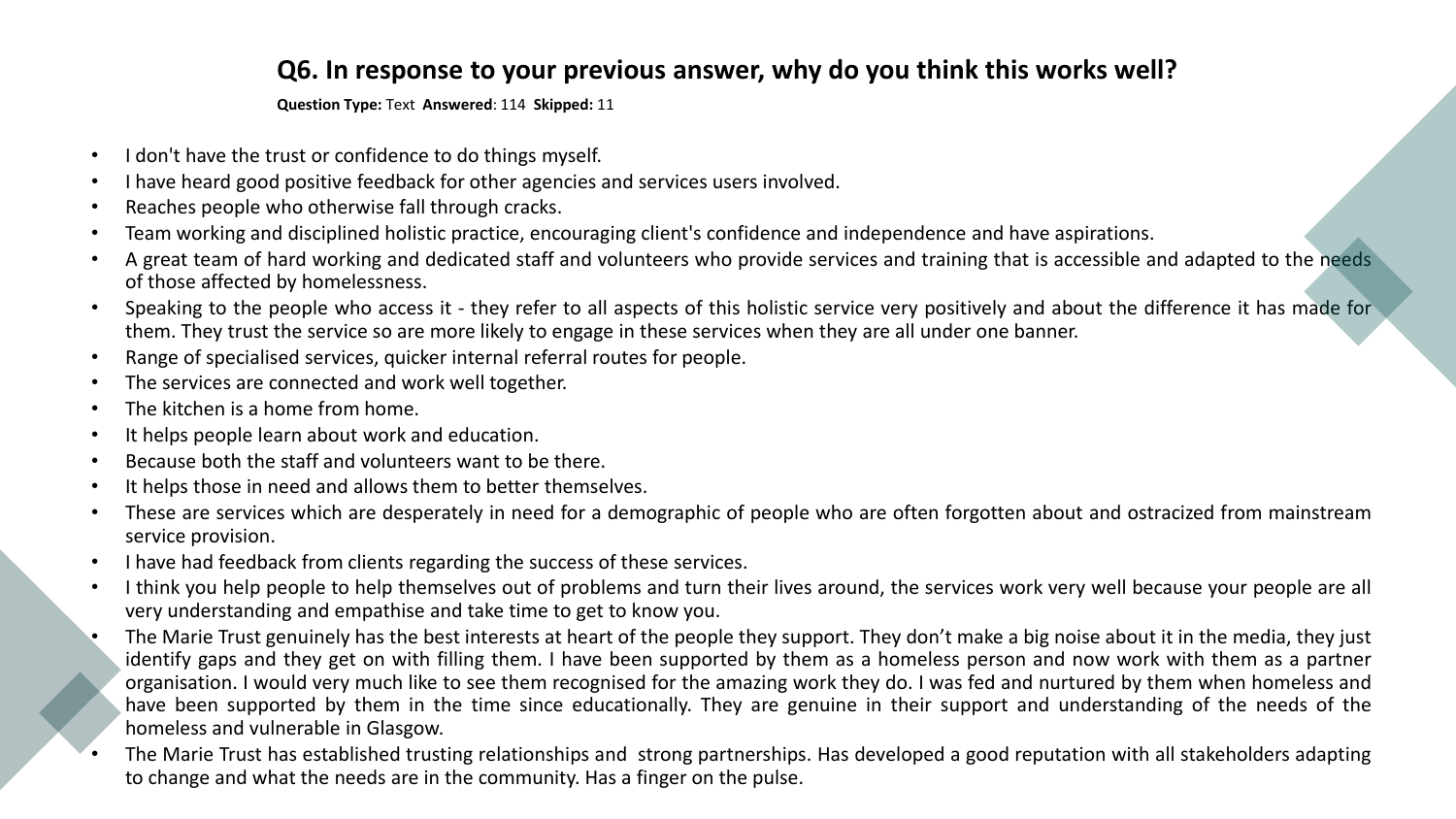### **Q6 Cont. In response to your previous answer, why do you think this works well?**

**Question Type:** Text **Answered**: 114 **Skipped:** 11

- Because of the dedication by staff & volunteers.
- Very organised and look after their service users.
- It takes the fear away attending an appointment because people relate to dealing with everyone the same with no frills.
- Plenty of different subjects available when help is required.
- I was offered an art class in the office, and got a place to do college afterwards, which provided me an opportunity to learn art and discover my potential in this area, meanwhile provided me an opportunity to connect with others. In addition, the staff from the Marie Trust always help and support me whenever I needed, particularly during the period when I was homeless, and finally got the permanent flat. All this was good to my mental health and potentially opened a door for my future career and improved the quality of my life.
- Education creates motivation, training enhances recovery and counselling overcomes the barriers that impede lifestyle change.
- Vital services and always there when others are not such as during COVID.
- Everything is inclusive not Exclusive . It usually a welcoming service especially in my time of need.
- These are the services I have used within the organisation. The education programme not only gives me a sense of purpose but also helps me interact with other people, something that I don't do without these opportunities.
- People who use the trust know that they will be treated as a person not a number.
- Getting people who don't.
- Because they link up services and make them readily available.
- A very knowledgeable management team with empathy as a core value.
- Use give your service users a chance that others wouldn't and make them feel like they matter.
- While I think we do very well we could always do more with more funding. Every part of the service could offer an enhanced service with greater flexibility. I am thinking of therapeutic options such as alternative therapies aimed at offering alternative sources of comfort and self care promotion; access to evening and weekend therapies; a range of psychological approaches to trauma; a joint mental health assessment clinic (brainstorming here).
- The cafe service is an absolute life link for clients to eat well and interact.
- The programmes give people the opportunity to change their lives and their future. The services are all responding and supporting people's basic needs of food and shelter but also getting to other areas like mental health and education.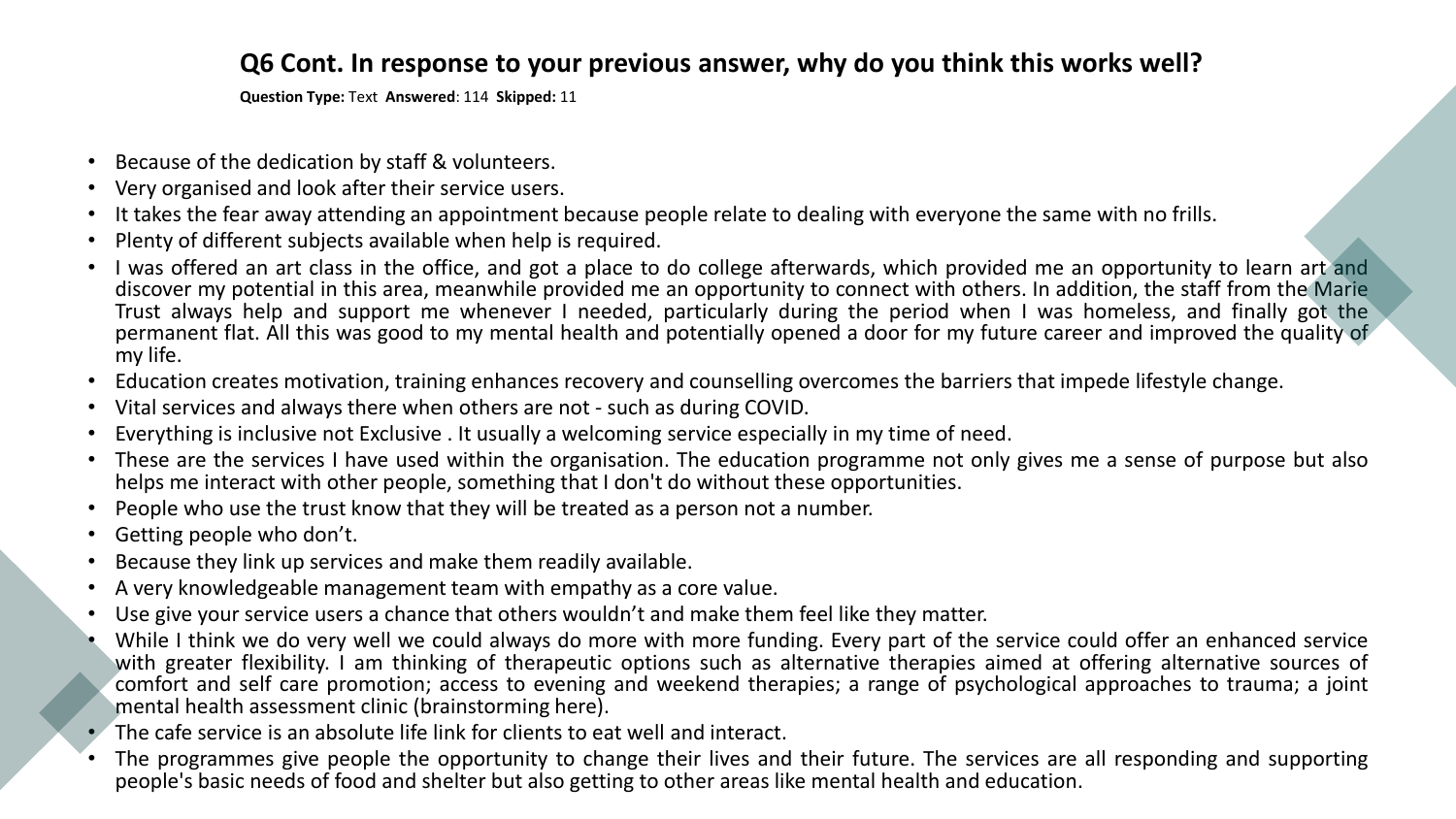## **Q7. What does not work so well but could be improved upon?**

**Question Type:** Text **Answered**: 92 **Skipped:** 32

- No, it's a tight ship.
- Training certificates for kitchen volunteers.
- More resources / space.
- Not having their place and finding somewhere will allow them to grow.
- Awareness of the services on offer.
- Probably could have offered more services during the pandemic via phone call or art class on zoom.
- I think The Marie Trust deserves and wider and better place.
- Could be more funded.
- More staff to deliver on benefits.
- Collaboration with other agencies.
- Fundraising.
- Wider advertising.
- It would be good to get information regarding what's happening more simply.
- More focus on exiting homelessness.
- I feel that the general public don't know of your existence and if more was known about your services perhaps you could receive more sponsorship.

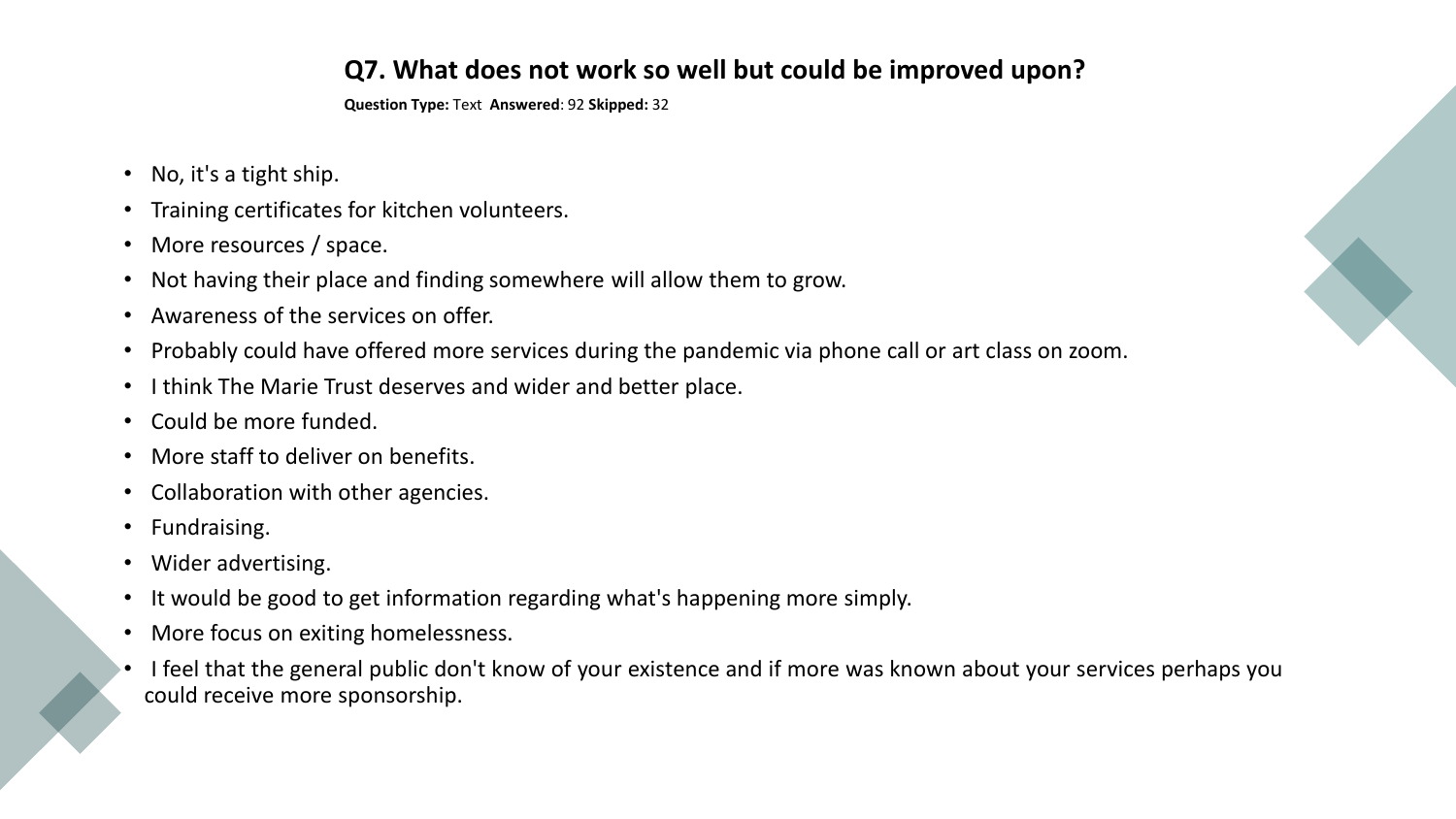# **Q7 Cont. What does not work so well but could be improved upon?**

**Question Type:** Text **Answered**: 92 **Skipped:** 32

- Would have said to have their own premises as there was always constraints on which they could provide, sexual health, opening times, uses of common areas within centre, holistic therapies, storage , etc.
- The small staff team limits the opportunities for strategic planning and high level partnership working.
- Blowing own trumpet in competition for commissioning resource and public and service user recognition.
- Their learning and experience should be recognised by funding bodies.
- Letting other services know which services are running, this is difficult during a pandemic.
- Employment partnerships need further development and opportunities for homeless to volunteer more and see that journey mapped into employment.
- Multi agency working could be better re consistency from other agencies with GCC.
- Like most agencies working in isolation, we all as a third sector should be looking at better ways to work together.
- I don't think anything could be improved apart from better premises and an increase in funding.
- It's currently very challenging without having a base that people can come to for help or that we can meet someone in. When we have new premises, this will be rectified.
- We need a building and stable staffing to help us contain and bring things together. Perhaps enough hours that team meetings and reflective practice can develop, and we can develop trauma informed practice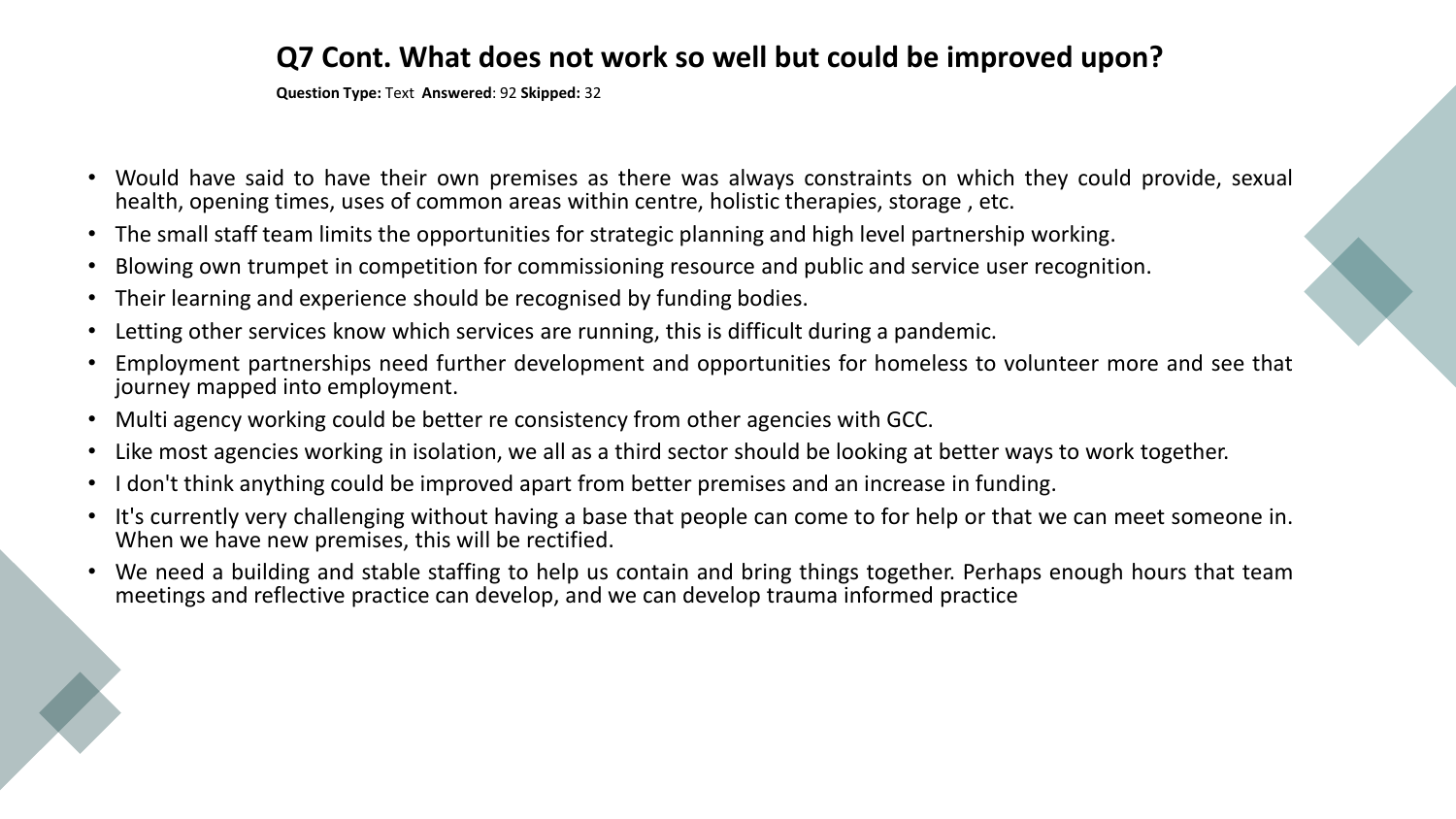## **Q8. How likely are you to recommend the Marie Trust to a colleague or a friend?**